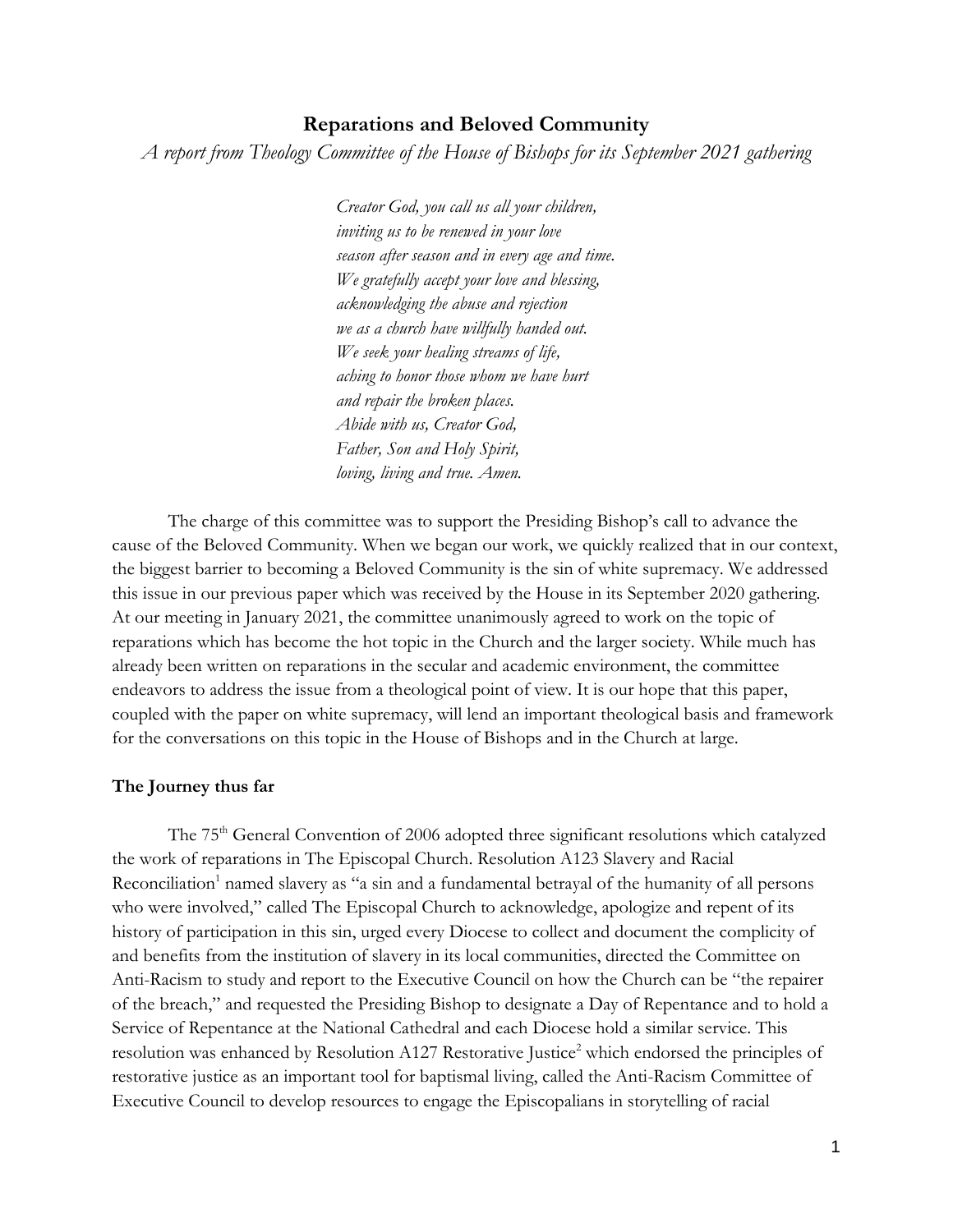inequalities and restorative justice, invited the Dioceses to conduct their local truth and reconciliation processes, and articulated the vision of "a Church without racism, a Church for all races." Resolution C011 Church Responsibility in Reparations<sup>3</sup> directly spoke on reparations by urging the Church at every level to call upon Congress and the American people to support "proposals for monetary and non-monetary reparations to the descendants of the victims of slavery." Out of the acts of this Convention, a number of the Dioceses, in turn, began implementing these resolutions through their local anti-racism committees or by forming special committees on reparations. We have observed that the Dioceses are at different stages of this work, some having taken an intentional journey of studies and putting aside financial resources for reparations, some others in the middle of the learning process and some others not having implemented these resolutions. It is our hope that this committee's work may inspire and energize the journey of reparations in every diocese of The Episcopal Church.

### **A Theological Imperative**

Our Presiding Bishop, Michael Curry, has called the church to claim its identity as part of the Jesus Movement. The Jesus Movement, to which Bishop Curry has called Episcopalians, necessitates a proactive response to the demand for reparations. Borrowing from Martin Luther King Jr., Curry describes this as a movement toward the "Beloved community." As clarified in our previous paper, this community is profoundly inclusive, equitable and defined by love. It reflects God's future where all are able to enjoy the abundance of life that God has promised. This brings us to our current paper regarding the theological imperative for reparations. In or der to appreciate this imperative, it is important to say something about theological discourse in general.

Theology is God talk. But it is not God doing the talking. Rather it is human beings talking about the meaning of God in their lives. In this regard, theology is not abstract speculation, removed from human living and social struggles. As the eleventh-century Anglican theologian and Archbishop of Canterbury, Anselm, argues, theology is "faith seeking understanding" particularly social-historical contexts.

Faith is possible because God has acted in human history, thus initiating a relationship with human beings. Faith is the human response to God's invitation to be in relationship with God. This is a relationship defined not by doctrines or dogma but by commitment and work. Faith reflects the human resolve to partner with God in mending an unjust earth. In this regard, people of faith are by definition accountable to God's promised future. They are essentially compelled to lead the way in repairing the breach between an unjust present and a just future. This brings us to reparations.

Reparations is a matter of faith. It reflects the faith community's steadfast efforts to foster a "Beloved community." As such, faith communities are obliged to implement a program of reparations that not simply looks back, but decidedly pushes forward. Reparations, therefore, must involve more than compensating or apologizing for past harms. Instead, they must chart a discernable pathway toward the Beloved Community. In short, faith communities are essentially compelled to sustain a program of reparations that denounces the realities of a sinful past and acknowledges the impact and effects on the present, while transforming present systems and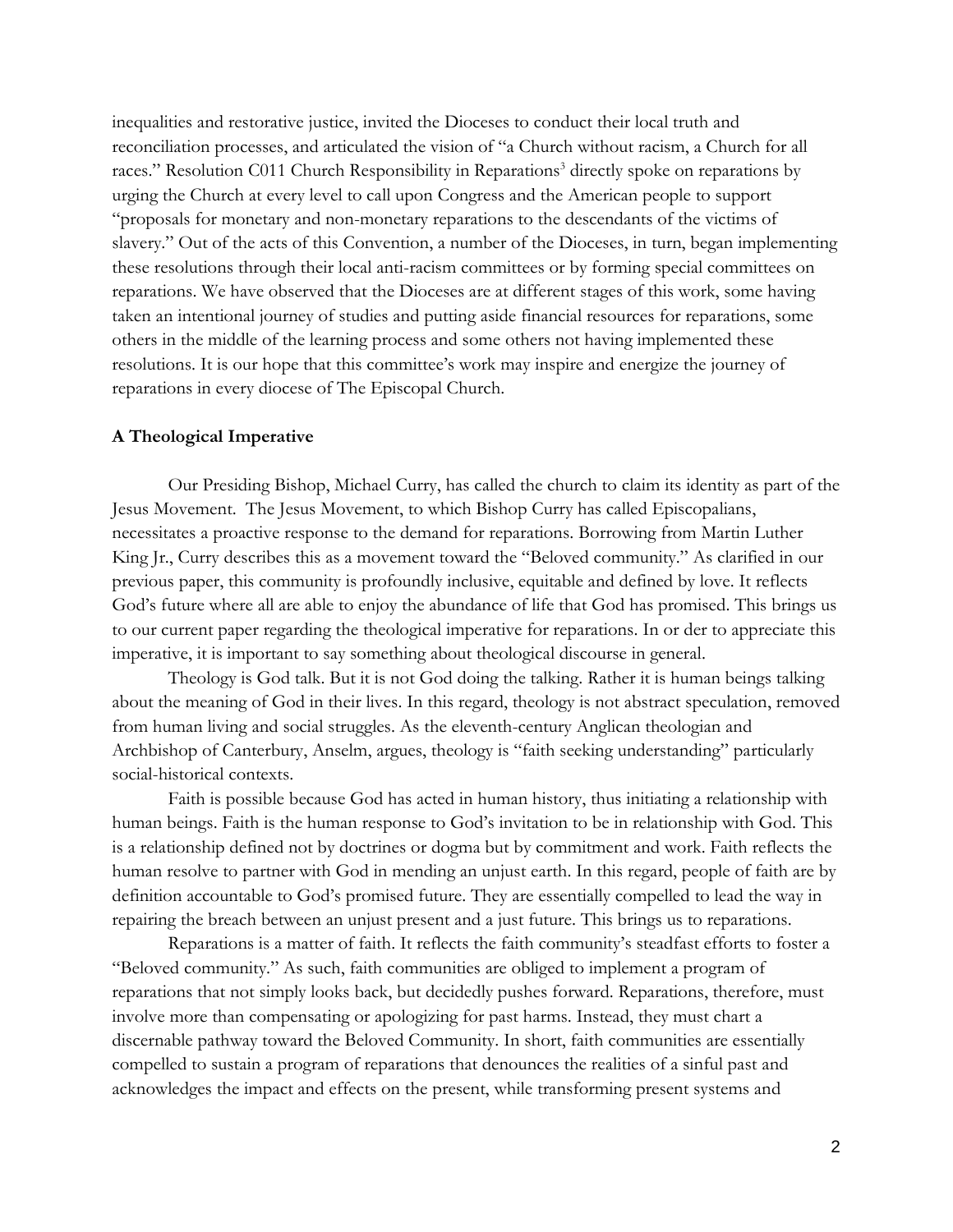structures, so to construct an equitable and just future. In the end, reparations are nothing less than an act of repentance, for they entail looking back in order to turn around and do something different. And so it is, reparations are fundamental to the very Jesus Movement to which we have been called—as seen in Jesus' call to "repent" for those who would follow him (Matthew 4:17). Reparations, therefore, are for us a theological imperative.

### **The Baptismal Call to Reparations**

The vision of God for God's people is wholeness and peace, with all of humanity gathered to God's self. In our baptisms, we are brought into relationship with God in Christ; we are also brought into relationship with one another as the Body of Christ. As we live into that relationship, we are called to examine ourselves and our common life, to ensure that our lives and behaviors reflect and foster that unity with God and fellow humans. At points, that self-examination calls us to acknowledge and repent for those parts of our individual lives or our common life that fall short of the call of God in Christ.

The failings in our common life are no less sinful if we have not individually committed them: systemic sins are real sins, and complicity is a form of participation in them. The 2006 General Convention, in Resolution A-123, named slavery as a sin, acknowledged the Episcopal Church's participation in this sin, expressed regret for segregation (*de jure* and *de facto*), expressed its repentance, and called for a study of how the Church might "be 'the repairer of the breach' (Isaiah  $58:12$ ,<sup>4</sup> both materially and relationally, and achieve the spiritual healing and reconciliation that will lead us to a new life in Christ." In its quotation of Isaiah, paired with the acknowledgment of the need for material repair, the resolution pointed towards the need of The Episcopal Church to make reparations for its willful participation in the oppression of African-Americans throughout the nation's history. Over the last fifteen years, a number of dioceses and congregations have seriously engaged with the resolution's call; now it is time for The Episcopal Church as a whole to take it up.

This call for the Church to make reparations is based in our baptism, supported by scripture, and grounded in our tradition. Baptism requires us to reject one way of life and embrace another, renouncing not only our personal transgressions but also all sorts of complicity with evils and powers that disorder the world and corrupt creation. As Presiding Bishop Michael Curry put it in his address to Executive Council,

"The sacrament of baptism is a lifelong commitment immersed in the reality of the triune God and daring to live the teachings and the ways of Jesus of Nazareth. It is a commitment to renounce, reject, and actively oppose in our lives and in our world anything that rebels against the God who the Bible says is love. It is a commitment to renounce anything that attempts to separate us from the love of God and from each other. It is a commitment to renounce anything that hurts or harms any human child of God or this creation." 5

The evils we renounce are not only spiritual demons but also intangible powers: chattel slavery, Jim Crow, and more subtle forms of racism and white supremacy. From redlining to racial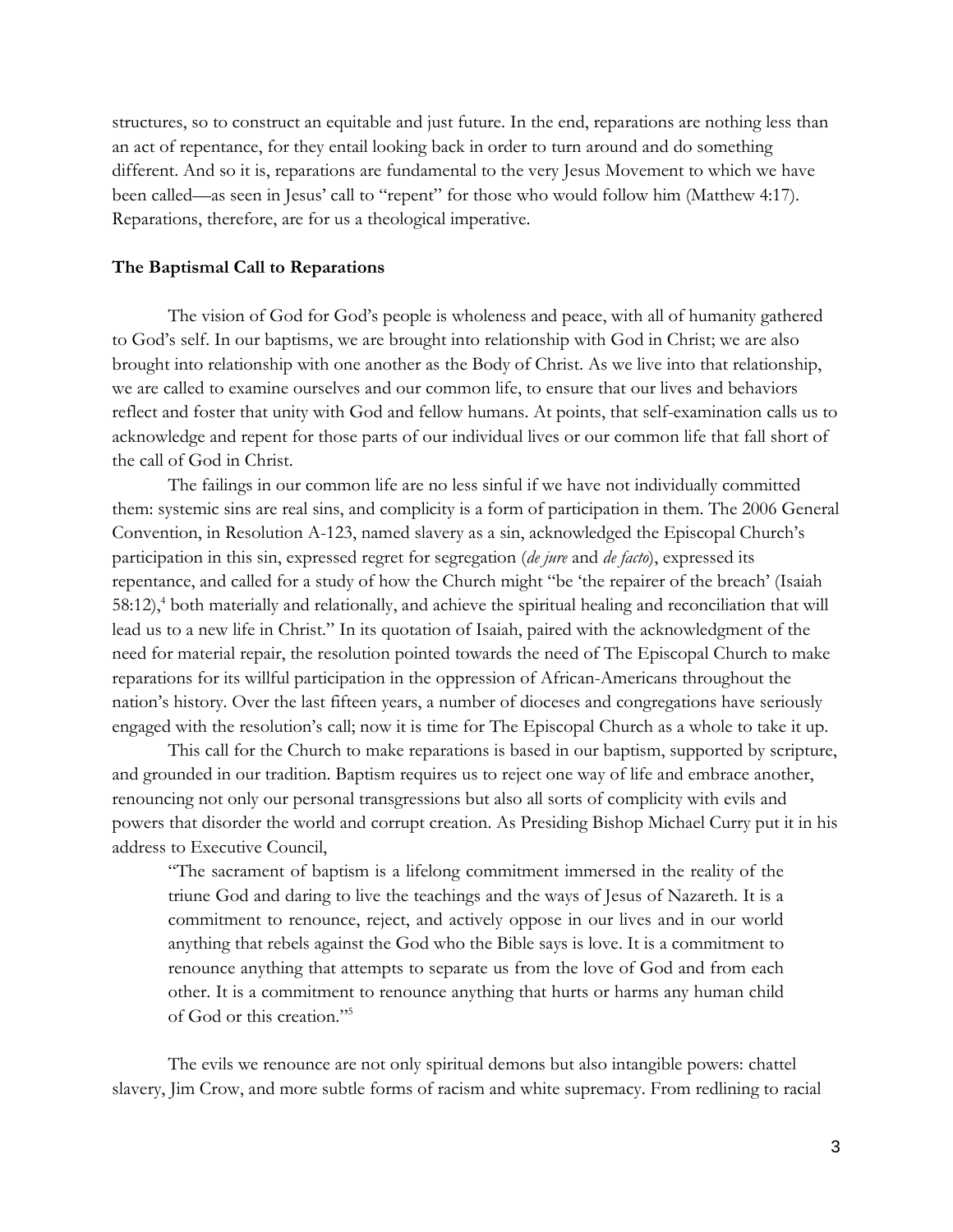profiling, they represent corporate evils that the baptized renounce, whether they have participated in them individually or not. And in the adhesions to Christ, the baptized embrace a different way, centered around the reconciliation of humans to each other and to God, a reconciliation articulated in our scriptures. It is this rejection of evil and embrace of reconciliation that finds tangible expression in repairing the breach made by generations of white supremacy.

Here and in what follows, we speak of baptism as it is articulated in the theology of The Episcopal Church. Historical practice has not always lived up to this model. Baptism has, at some times and places in the history of the church, been misused as a tool of colonization. Some Indigenous Christians were forced to reject their cultures at baptism, as Christian faith was conflated with Western European cultures.<sup>6</sup> But baptism, properly understood, is a means of grace and an instrument of human liberation. If it has at times been used otherwise, that is because the Church "may err and sometimes have erred, even things pertaining unto God."<sup>7</sup>

The church's past practice of baptism has often been a poor reflection of baptismal theology. Re-engaging with our theology of baptism helps us recover our understanding of both the sacredness of diverse humanity and our obligation to honor Christ in the Other. This understanding, in turn, impels us to repair what is broken, that is, to make reparations.

## **Baptismal Identity**

As followers of Jesus, we find our identity in Jesus by means of baptism. Put another way, baptism inaugurates a relationship that defines who we are. The baptized person is brought into relationship, both with Jesus and with other believers, joined together as the Body of Christ. It is an experience of rebirth—we are a "new creation." The rebirth of baptism is not just a spiritual cleansing; it is a new identity. Baptism is both pool and forge; as we are bathed, so are we also made new.

This view of baptism as forging identity is embedded in our tradition. Justin Martyr asserted that those who are baptized are "regenerated."<sup>8</sup> Cyril of Jerusalem described the catechumens' renunciation of Satan as breaking their "former treaty with Hell," and their physical turning from West to East as they then made their profession of faith as "symboliz[ing] this change of allegiance."<sup>9</sup>

It is also embedded in our liturgy. The renunciations and adhesions in the 1979 Book of Common Prayer's baptismal rite constitute a transfer of allegiance, as we reject "Satan… the evil powers of this world… all sinful desires," "turn to Jesus Christ," and "promise to follow and obey him as [our] Lord."<sup>10</sup> The Thanksgiving over the Water notes that through baptismal waters "we are reborn by the Holy Spirit" and that through baptism "we bring into [Christ's] fellowship those who come to him in faith."<sup>11</sup> The prayer book portrays baptism as creating a new identity for the believer.

The sacrament of baptism is both punctiliar and linear. As a moment in time, baptism marks a transition in identity as it conveys sacramental grace. But baptism also unfolds over the course of our lives, as we live out that identity, empowered by that sacramental grace. Baptism imposes lifelong obligations, both because baptism involves our vows or pledges, but also because,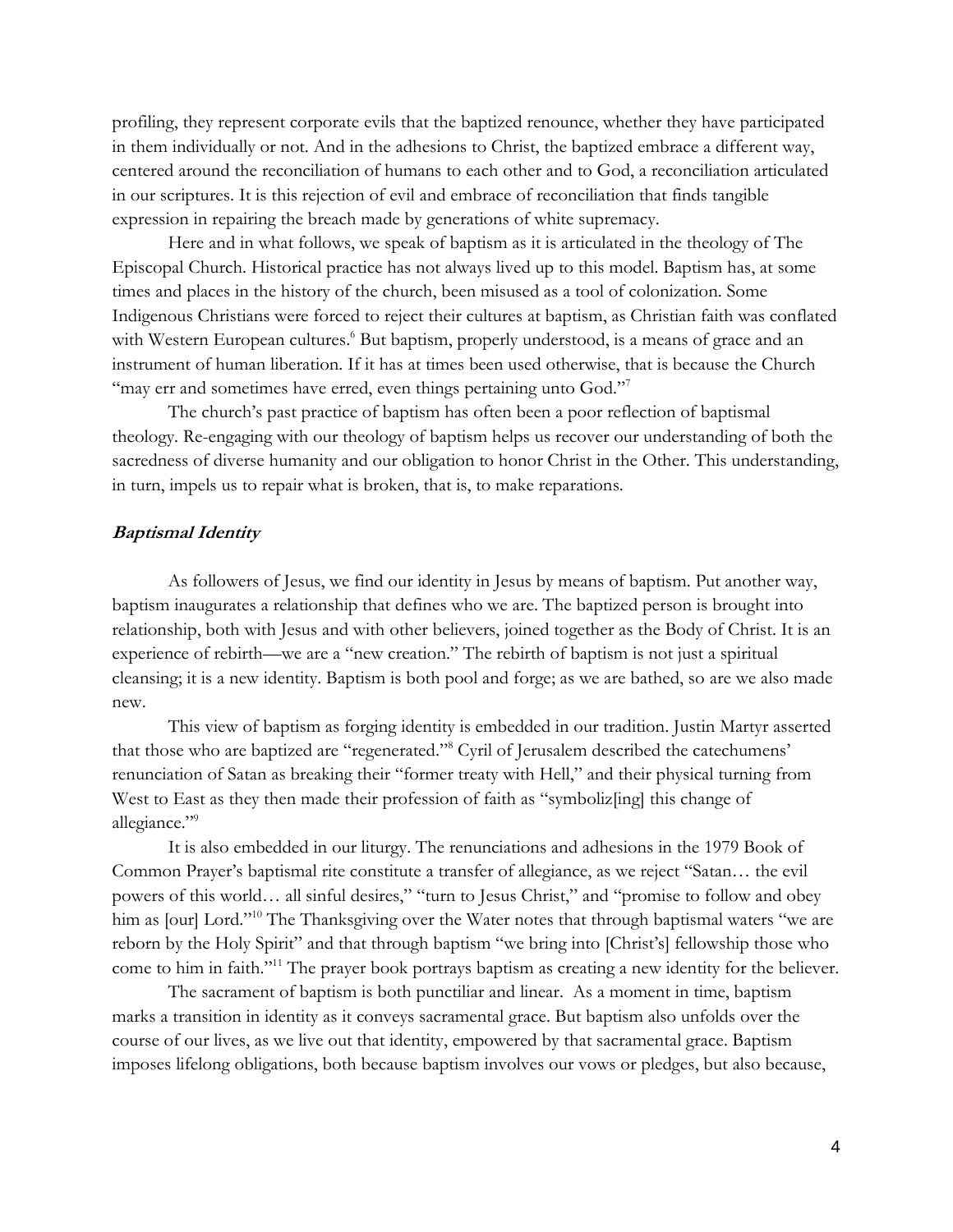as a new identity, it is something we live up to over the course of our lives. It provides opportunities over a lifetime to see and serve the risen Christ in others.

This was, of course, clear to the ancients. Theodore of Mopsuestia preached to the newly baptized that they must now "invoke the Trinity; you must look to it and live your life according to its will in preference to everything else."<sup>12</sup> The transfer of allegiance to Christ—quite apart from the specific content of the vows—meant that the baptized must conduct their lives differently.

This thematic element in baptism was eclipsed over time. One factor was the increasing prevalence of infant baptism, normative in the medieval and early modern periods: it is difficult to speak of baptism as a deliberate renunciation of old practices and conversion to a new way of life when the only candidates are infants in the first weeks since birth. At the same time, the relationship between the Church and the surrounding culture was perhaps too cozy, in the post-Constantinian order of "Christendom," to make it easy to see the ways that allegiance to Christ contrasted with allegiance to the world. It has taken a long time for Anglicans to recover the idea that baptism has social implications, and the revision process that produced the 1979 Book of Common Prayer rewrote the baptismal liturgy.

## **The Theology of Baptism in the 1979 Book of Common Prayer**

The theology of baptism in the 1979 Prayer Book is clear and revolutionary: "Baptism signifies and imparts the outreaching love of God, restoring persons to the intention of the Creator. It unites persons with Christ the Redeemer, and it places them within the redemption-bearing community, his Body. It is the seal in the Holy Spirit of the new life, present and to come. From the side of the human response, Baptism enacts and shapes the entry on the life of faith, obedience, and expectation. It is the sacrament of conversion, expressing a new mind, a redirection, the rejection of the tyranny of sin and the commitment to righteousness. It is the inauguration of a life renewed and set free."<sup>13</sup>

Baptism is a radical claiming of our identity as God's beloved. Just as much as baptism is about God adopting us into the family, it is also about us saying no to one kind of life and yes to a relationship that God has been wanting us to recognize since before we were born. Baptismal identity bestows a new freedom and citizenship in God's realm that overrides all others. No matter what your color or ethnicity may be, or what neighborhood raised you up, or what your familial heritage is, the primary belonging of the baptized person is to God.

As a consequence of this new identity and belonging, baptismal grace stirs up in us and demands from us a radical change into which we are called to live. Therefore, the practice of the baptismal life is to daily die to the ways that are not of God. Baptismal living requires that we make choices, to reject that which is not in accordance with the Christ-like life we have promised to lead. We die to old ways, old thinking, old beliefs, and we turn, over and over again, toward God and toward a life in Christ that liberates our souls in the here and now and promises liberation for everyone who is bound by evil, oppression, corruption, or tyranny.

In the baptismal rite we commit ourselves to join in God's mission to remake the world into Beloved Community, a place of goodness, justice, mercy, beauty, kindness, and healing that God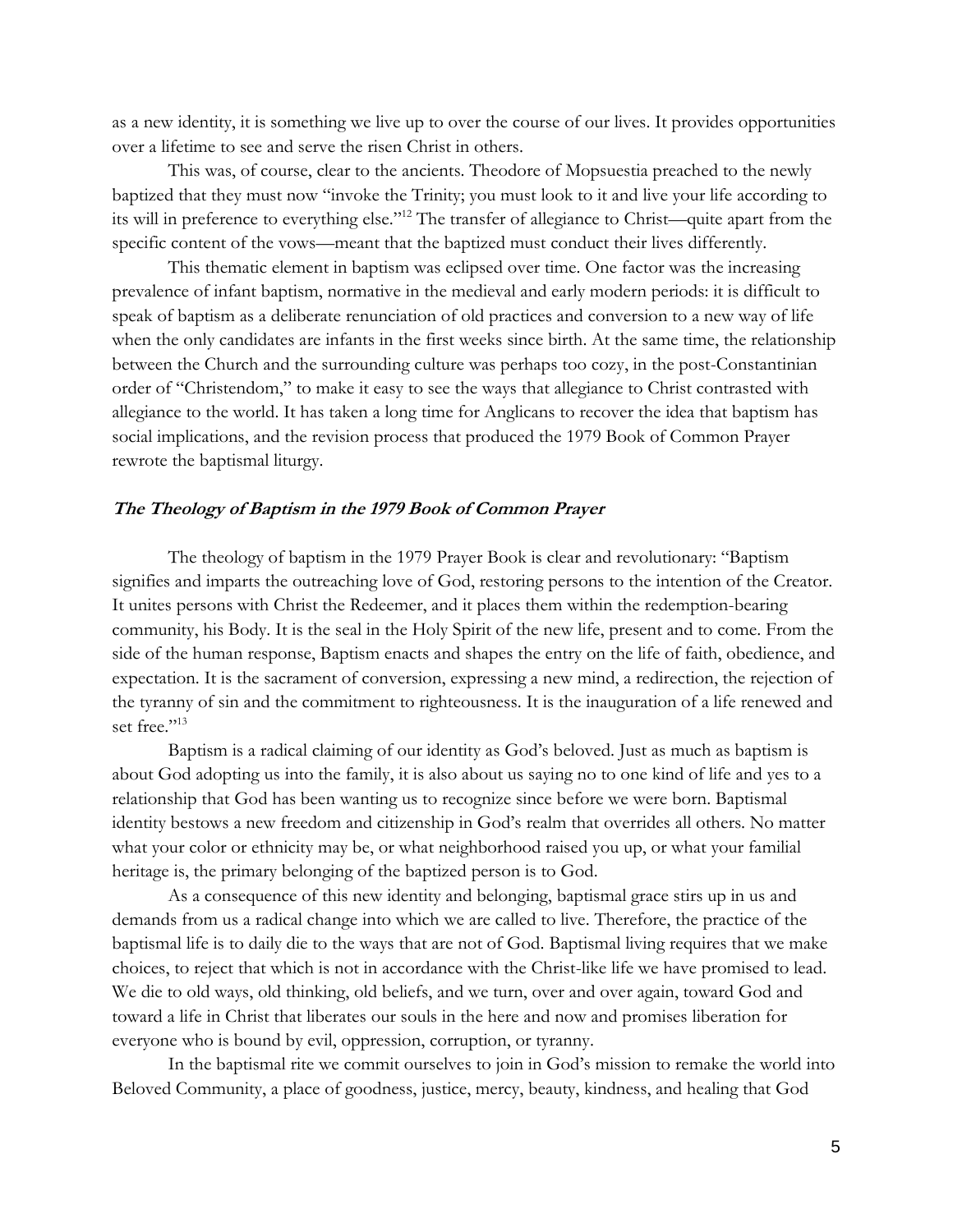desires. We make this commitment in the renunciations and adhesions when candidates for baptism are presented, and also in the Baptismal Covenant, as our affirmations of belief in the Apostles' Creed flow seamlessly into our promises to take our part in the work of Christ's Body in the world. And it is in the community of the church that we are formed, inspired, repentant, and ever-growing as we use our gifts for that reshaping. Therefore, formation in the Christian life is on-going. Being formed in the baptismal life is not just about learning the ways of Jesus but unlearning the ways of the world that diminish God's beloved. Yet we habitually fall short. Consequently, reflection on and "training" in dismantling systemic racism are on-going practices of the baptized life. Reparations, in particular, offer a means by which we can turn from the exploitative practices of the world and embrace the ways of Jesus.

#### **Scripture, Tradition, and Reparations**

The public discussion of reparations in the United States has roots in the church. As Duke L. Kwon and Gregory Thompson state in *Reparations: A Christian Call for Repentance and Repair*, the discussion of reparations is "deeply informed by our formation in the Christian tradition."<sup>14</sup> Scripture focuses on restoration, indeed commands repayment for various shortcomings, and restoration is central to the mission of the church, according to the Prayer Book.

The catechism teaches that the mission of the church is "to restore all people to unity with God and each other in Christ."<sup>15</sup> Restoration is the act of repairing something to its proper or former state; it can include restoring someone to health or restoring something to a person from whom it has been previously deprived, or the return of something lost or stolen. The restoration of people to unity with God and with one another is not possible unless we take the actions necessary to make whole those who have been hurt or deprived, to return to people what has been taken from them, repairing the injury done to them. And because "the church carries out its mission through the ministry of all its members," so therefore each member of the church is to participate in restoration, through the ministries of "justice, peace, and love."<sup>16</sup> Therefore, the church must engage in the discussion and the process of reparations as a necessary part of its mission.

Scripture points the way towards addressing the economic injustice that has arisen from white supremacy. The Deuteronomic demand is for "justice and only justice" (Deut. 16:20). Tangible justice is in part economic, as laid out in demands for remission every seventh year, particularly for slaves. When slaves were sent out as free people, they were not to be sent out emptyhanded, but instead were to be liberally provided for, thus giving the slave some of the bounty with which the Lord had previously blessed the slave owner (Deut. 15:12-15). In the once every fifty-year occurrence of a Jubilee, the call to justice was even broader, when the call was to redress the injustice done through such circumstances as the selling off of land, the need to sell labor in times of apparent desperation or the need to depend on someone else when one falls into difficulty (which become forms of servitude), and enslavement (Lev. 25). Specific examples of restoration dot the Hebrew Scriptures. In one case, a Shunammite woman and her household left their land during hard times, and upon their return, her request of the king was that the land, which had been taken from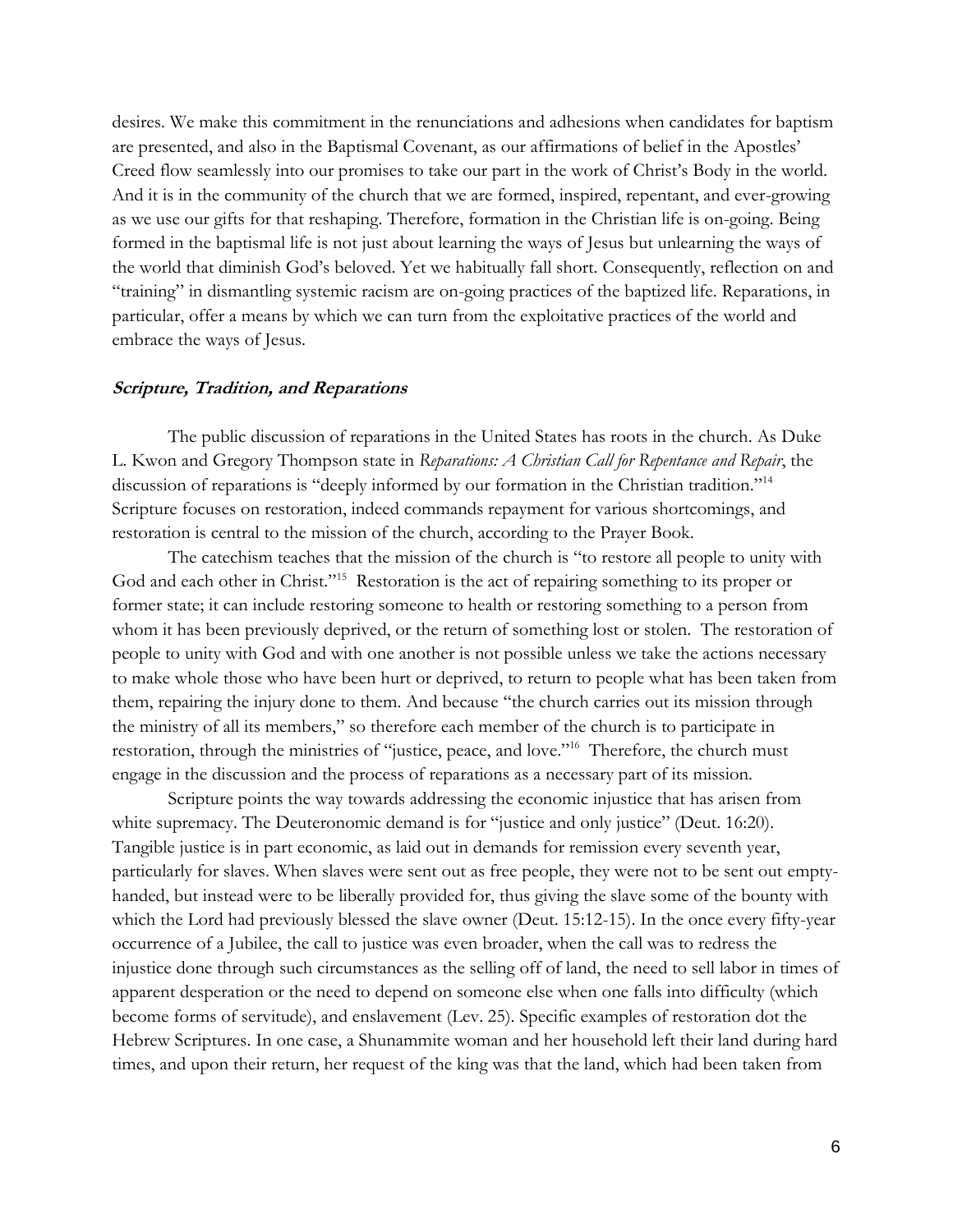them, be returned. When the king heard her story, he restored not only the land, but all the revenue of the land from the day she had left until the day she returned (2 Kings 8:1-6).

But the nation and its leaders did not always live up to the Torah's demand for justice, which was in large measure economic as the prophets made clear. The prophet Isaiah decried the covetousness of the people, which sat uneasily alongside their worship, noting that they served their own interests and oppressed their workers even on their fast-days:

> Is not this the fast that I choose: to loose the bonds of injustice, to undo the thongs of the yoke, to let the oppressed go free, and to break every yoke? Is it not to share your bread with the hungry, and bring the homeless poor into your house; when you see the naked, to cover them, and not to hide yourself from your own kin? (Isaiah 58:3, 6-7)

The people of God are called to set right those wrongs that have been done. If they do so by feeding the hungry and caring for the afflicted, by removing the yoke of oppression, then they will be known as "repairer[s] of the breach" (Isaiah 58:12). Isaiah offers but one example of the call to the nation, conveyed again and again by the prophets, to set right the systemic wrongs that oppressed God's beloved children.

Avoidance is an entirely human response to such a call. The prophet Jeremiah reminds us of our tendency to cry "peace, peace" when there is no peace and of human greed for unjust gain (Jeremiah 6:13-14). The avoidance of any talk of what restoration for Christians might look like in tangible, economic terms can be an attempt—conscious or not— to perpetuate the unjust gain that has been the result of white supremacy. But the path of love points us towards the necessity of restoration. The Great Commandment (Matthew 22:36-40) calls us to love God and love our neighbor. For as we read in 1 John, "Whoever does not love does not know God" (1 John 4:8). In a world in which Black and Indigenous people have been denied economic opportunity through meaningful employment and home ownership, the question that Whites must ask themselves is if they would wish to be treated in the same way.

The parable of the Great Judgment (Matthew 25:31-46) tells us that when we see someone hungry or thirsty, or a stranger, or sick or in prison, and we then care for them, we perform acts of restoration that put us not only in unity with one another, but with God as well. In our Baptism, we vow before God to take on these responsibilities. Leaders in the nascent Christian movement apparently understood that there was a better way to live than to hold on to what they personally possessed. We are told that they had all things in common, and as a result would sell their possessions and distribute the proceeds to all, as any had need (Acts 2:44-46). In his Second Letter to the Corinthians, Paul suggested that those who have been blessed abundantly should share abundantly. Indeed, it is a gift from God to do so (2 Cor. 9). By contrast, the Letter of James focuses squarely on responsibility and obligation: if a brother or sister is naked and lacks daily food, what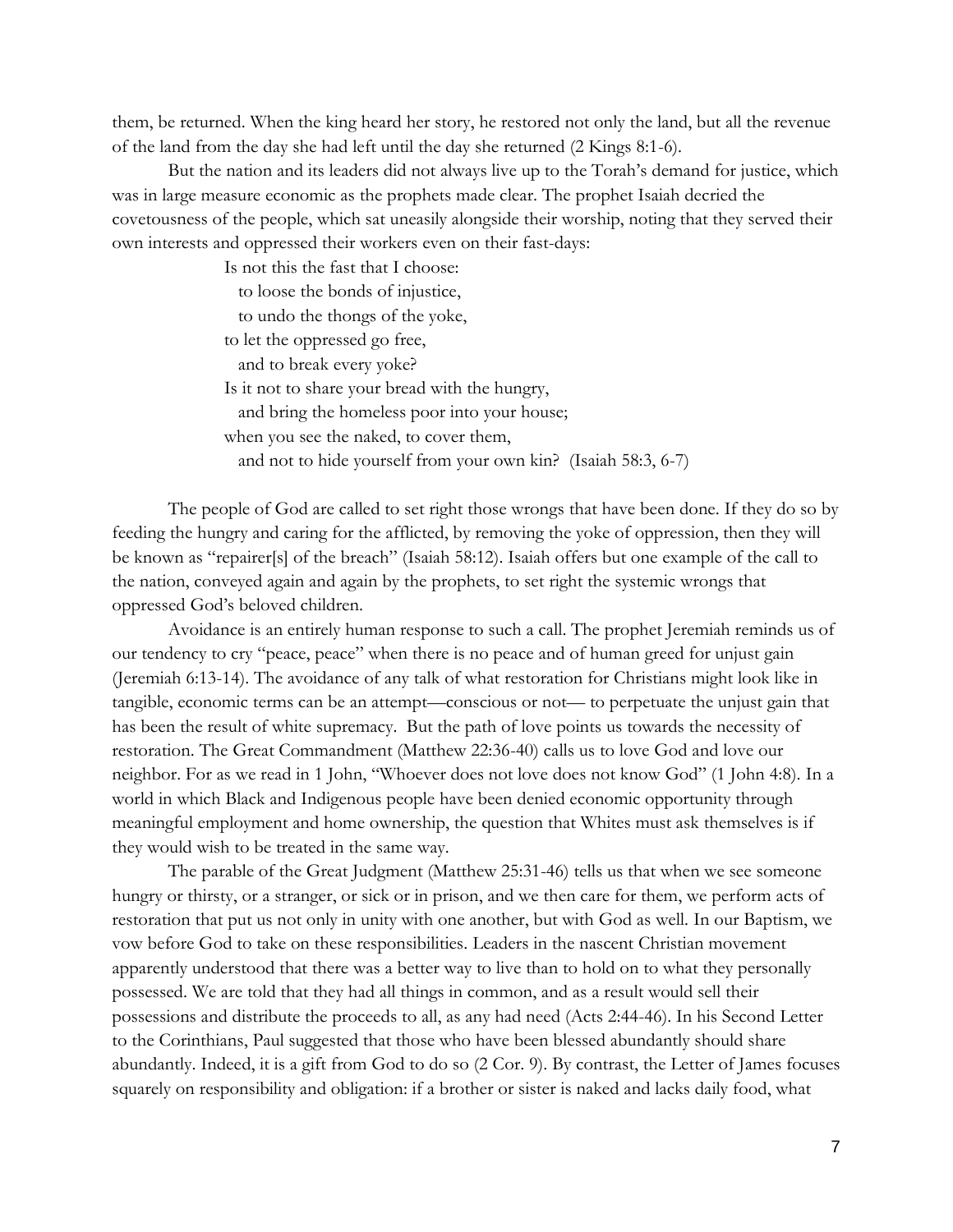good is it if we do not supply their bodily needs (James 2:15-17). Similarly, the First Epistle of John (3:17) asks how it could be that God's love would abide in anyone who sees a brother or sister in need and yet would refuse to help.

There is precedent for reparations in the American context. Reparation for slavery in the US was first recorded in 1783, in a pension given to a woman named Belinda, who had been enslaved by a loyalist, Isaac Royall.<sup>17</sup> In the last years of the American Civil War, General George Sherman provided for 40 acres of land for former slaves in South Carolina, Georgia, and Florida, though this attempt at reparations for slavery was overturned by President Andrew Johnson in 1866.<sup>18</sup> The United States government has made reparations to Japanese Americans incarcerated during World War II.<sup>19</sup> Internationally, the German government has made reparations for victims of the Nazi Holocaust, and the Cuban government has made reparations for slavery.<sup>20</sup>

The modern reparations movement started on May 4, 1969 when James Forman interrupted the Sunday service at Riverside Church in New York City before 1,500 worshippers, reading a manifesto calling for the donation of funds from white religious bodies to the creation of a Southern Land Bank, a Black university in Mississippi, a research center and the creation of an international Black appeal to promote the creation of cooperative Black businesses. When this was rebuffed, Forman turned to the Episcopal Church, sending the Manifesto on Reparations to Presiding Bishop John Hines. The General Convention, meeting in special session in South Bend, Indiana, in August 1969, allocated \$200,000 for Black economic initiatives, but its leaders strenuously objected to the idea that this constituted an acceptance of the concept of "reparations."<sup>21</sup> White supremacy derailed the effort to engage more deeply with the reparative work that needed to be done. As a result, there were no discussions of reparations in the Episcopal Church at the church-wide level until the twenty-first century.

So why raise the need for reparations now? It is precisely because "now is the acceptable time" (2 Cor 6:2). In many ways the best answer is a sort of timeliness: we failed to do this work earlier, and it is never too late to do the right thing. Furthermore, the intertwined pandemics of COVID-19 and white supremacy have brought us to a point at which it is even more apparent that we are embedded in a country which has refused to face the realities of our history. The Church, at its best, has a moral role in the national discourse. If we are called to clearly speak the word of God to those in positions of power and authority, we must first speak truth to ourselves.

The baptismal renunciations and adhesions provide a theological and liturgical framework for The Episcopal Church to make reparation for the evils of chattel slavery, Jim Crow, and white supremacy as a step towards forgiveness, reconciliation, and the building of the Beloved Community. Simply put, if we do not take up the obligation to make reparations—to become "repairers of the breach"—then we reject our duty as followers of Jesus to "restore all people to unity with God and each other in Christ."

### **Further Exploration**

This baptismal theology forms the foundation for both our communal lives of faith and our call to work for reparations. The committee's continuing work will offer some concrete examples of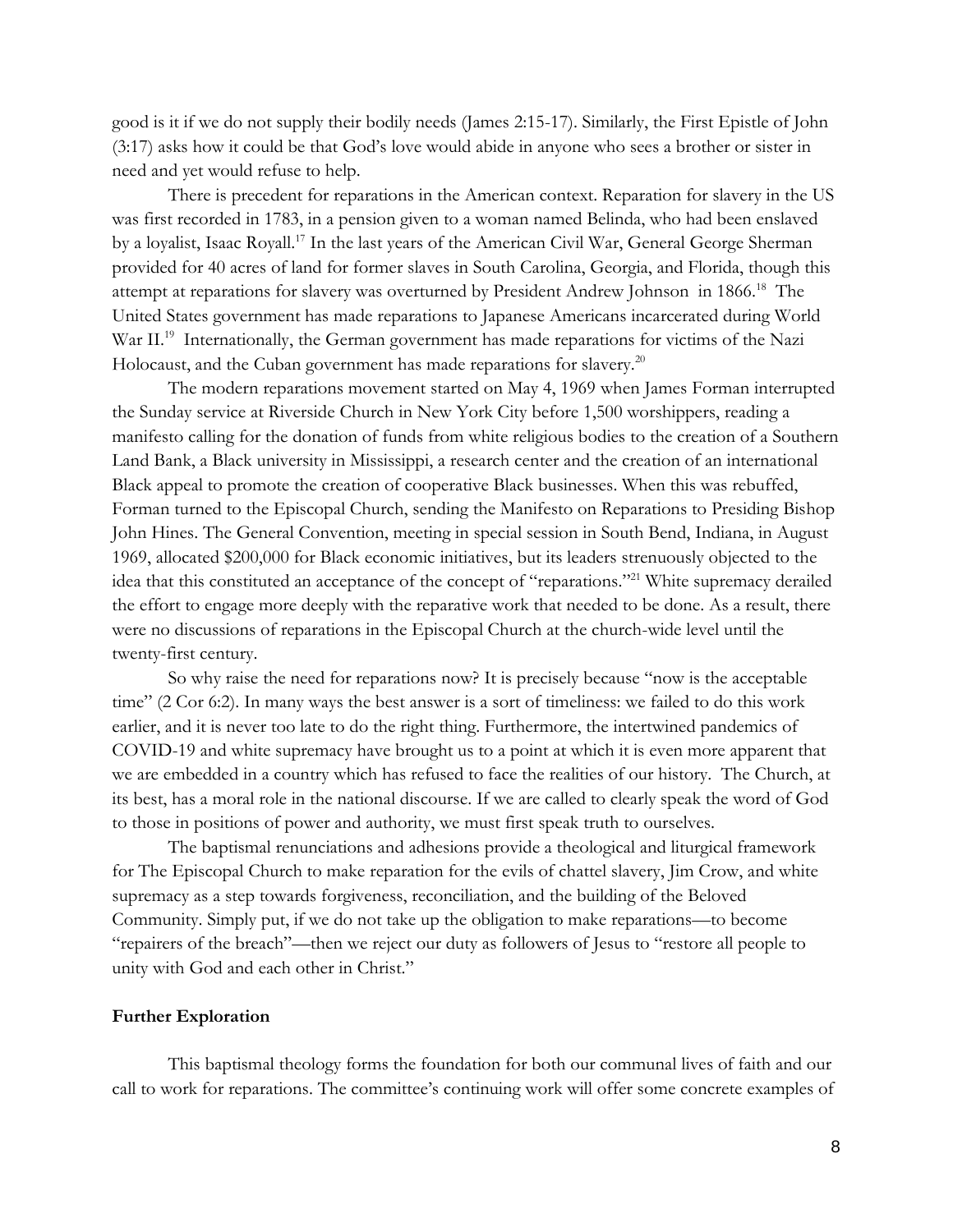how we might live into this call. Through a deeper exploration of the role of the Doctrine of Discovery in the colonization of the Americas, the committee will reflect on the implications of reparations for the Indigenous/Native American peoples. That document will be accompanied by a collection of contextual theologies of reparations, as those at work in various parts of The Episcopal Church share the theology that has informed and fueled their work on reparations. This will not be exhaustive but will provide a snapshot of the work being done by dioceses, churches and institutions, and their processes and theology will be shared as examples for those beginning this work and those in discernment about what God may be calling them to do about reparations in their contexts. Although this material will be offered to the House of Bishops as a written document, it is hoped that the source material be available in a web-based platform that is creative, accessible, and easily expanded. This next phase of work will include a list of resources for further reading and program development for use in congregations, in this way supporting the ongoing conversion and formation of the people of God.

# **Theology Committee of the House of Bishops**

The Rt. Rev. Larry R. Benfield Dr. Stephen Edward Fowl The Rt. Rev. Gretchen Rehberg The Rt. Rev. Allen K. Shin, *chair* The Rt. Rev. Prince Singh

The Rt. Rev. Jennifer Baskerville-Burrows The Very Rev. Dr. Kelly Brown Douglas The Rt. Rev. Thomas Breidenthal The Rev. Dr. Altagracia Perez-Bullard, *co-chair* The Rt. Rev. R. William Franklin The Rev. Dr. Katherine Sonderegger The Rt. Rev. Carol Gallagher The Very Rev. Dr. James F. Turrell

<sup>&</sup>lt;sup>1</sup> Resolution A123 of the 75<sup>th</sup> General Convention Slavery and Racial Reconciliation

*Resolved*, That the 75th General Convention of The Episcopal Church declare unequivocally that the institution of slavery in the United States and anywhere else in the world, based as it is on "ownership" of some persons by other persons, was and is a sin and a fundamental betrayal of the humanity of all persons who were involved, a sin that continues to plague our common life in the Church and our culture; and be it further

*Resolved*, That The Episcopal Church acknowledge its history of participation in this sin and the deep and lasting injury which the institution of slavery and its aftermath have inflicted on society and on the Church; and be it further *Resolved*, That we express our most profound regret that (a) The Episcopal Church lent the institution of slavery its support and justification based on Scripture, and (b) after slavery was formally abolished, The Episcopal Church continued for at least a century to support de jure and de facto segregation and discrimination; and be it further *Resolved*, That The Episcopal Church apologize for its complicity in and the injury done by the institution of slavery and its aftermath; we repent of this sin and ask God's grace and forgiveness; and be it further

*Resolved,* That the 75th General Convention of The Episcopal Church through the Executive Council urgently initiate a comprehensive program and urge every Diocese to collect and document during the next triennium detailed information in its community on (a) the complicity of The Episcopal Church in the institution of slavery and in the subsequent history of segregation and discrimination and (b) the economic benefits The Episcopal Church derived from the institution of slavery; and direct the Committee on Anti-Racism to monitor this program and report to Executive Council each year by March 31 on the progress in each Diocese; and be it further

*Resolved,* That to enable us as people of God to make a full, faithful and informed accounting of our history, the 75<sup>th</sup> General Convention of The Episcopal Church direct the Committee on Anti-Racism to study and report to Executive Council by March 31, 2008, which in turn will report to the 76<sup>th</sup> General Convention, on how the Church can be "the repairer of the breach" (Isaiah 58:12), both materially and relationally, and achieve the spiritual healing and reconciliation that will lead us to a new life in Christ; and be it further